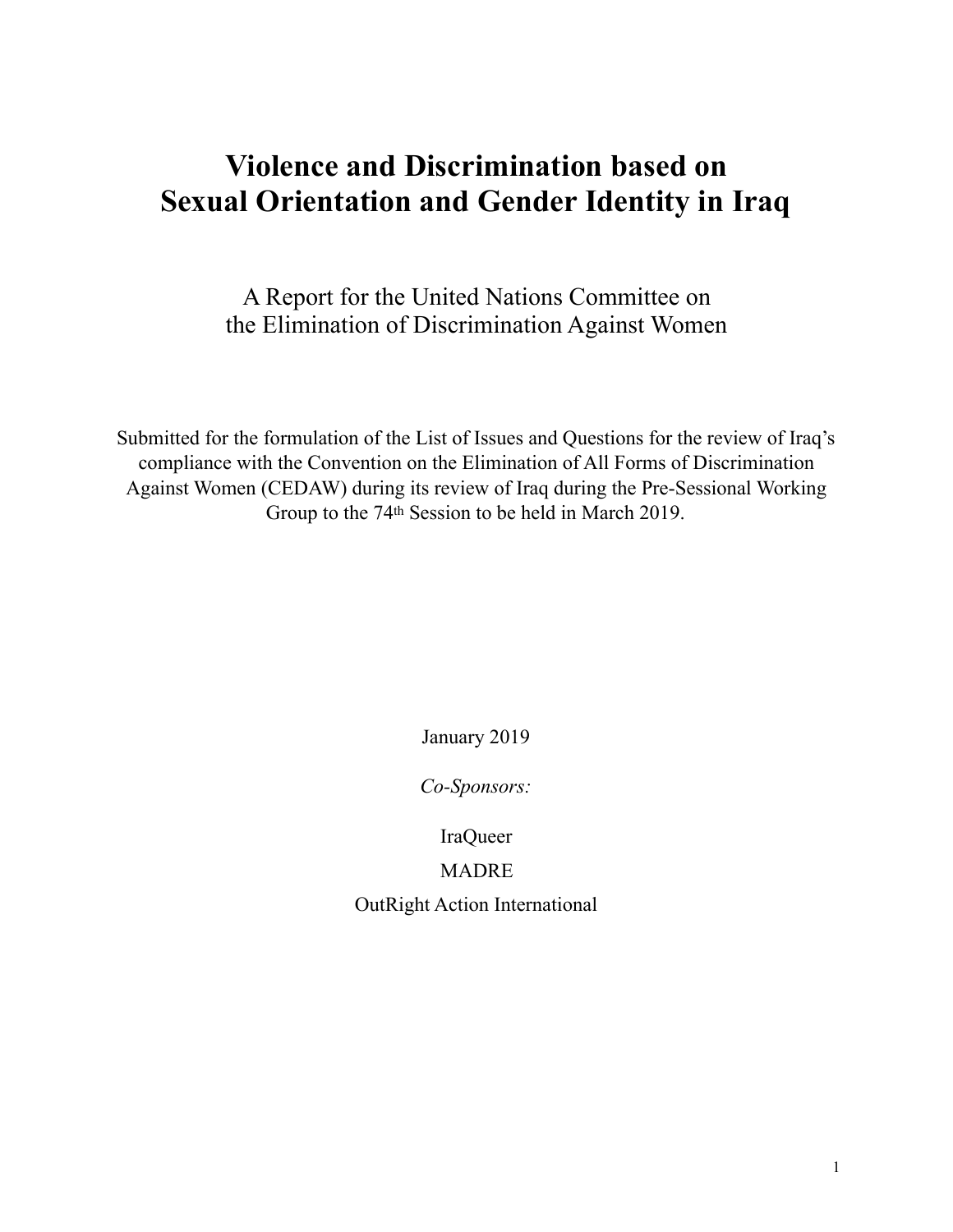# **Table of Contents**

| II. Violence and Discrimination on the basis of Sexual Orientation and Gender Identity<br>B. The Government of Iraq's Failure to Prevent, Investigate, Punish and Provide Redress for |
|---------------------------------------------------------------------------------------------------------------------------------------------------------------------------------------|
| III. Lack of Accountability for Sexual Violence and Gender-Based Crimes Committed by<br>A. Background on ISIL Gender-Based Crimes: Rape, Torture and Murder Based on Prescribed       |
| B. The Government of Iraq's Failure to Prosecute Sexual and Gender-Based Crimes Committed                                                                                             |
| IV. Lack of Access to Safe Employment and Necessary Health Services for LGBT People in                                                                                                |
| V. Discriminatory Media Portrayal of LGBT People in Iraq (Articles 2, 3, & 5)10                                                                                                       |
|                                                                                                                                                                                       |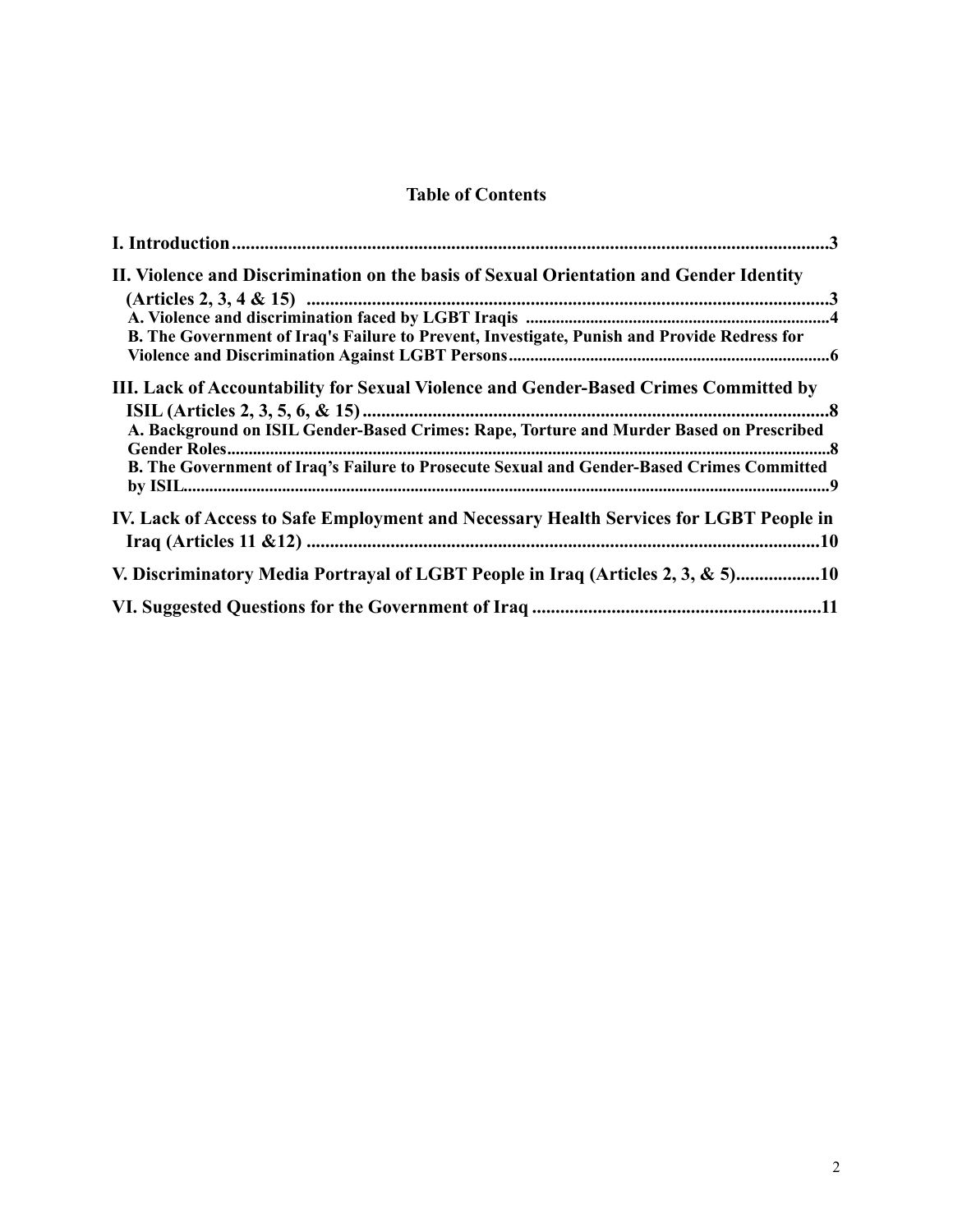### <span id="page-2-0"></span>**I. Introduction**

<span id="page-2-3"></span>This report addresses urgent areas of concern related to the status of human rights of lesbian, gay, bisexual, and transgender  $(LGBT)^1$  $(LGBT)^1$  $(LGBT)^1$  $(LGBT)^1$  people in Iraq and is intended to supplement information the Government of Iraq provided in its fifth periodic report to the Committee on the Elimination of Discrimination against Women (the Committee) for its Pre-Sessional Working Group to the 74<sup>th</sup> Session to be held in March 2019. Violence and discrimination against LGBT individuals in Iraq continues to flourish, and victims are guaranteed virtually no protection or redress. Yet the Iraqi Government's report to this Committee makes no mention of the rights of LGBT people. The Government of Iraq has failed in its obligations under the Convention on the Elimination of All Forms of Discrimination against Women (CEDAW) to promote and protect the human rights of those who face violence and discrimination based on their sexual orientation and gender identity.

Faced with the ever-present possibility of discrimination, extreme violence, torture, and murder, being perceived as LGBT in Iraq places one in immediate danger. The state-sanctioned culture of anti-LGBT discrimination permeates Iraq's institutions and society. Perpetrators of egregious anti-LGBT human rights violations include victims' family members, militia fighters and religious militants from various groups, as well as government officials. Members of the security forces and police are, at best, non-responsive to human rights violations committed on the basis of sexual orientation or gender identity, and at worst, active participants in them. People in Iraq can count on virtually no protection or recourse for anti-LGBT violence and discrimination.

Iraqi community service providers and human rights activists, including victims of anti-LGBT discrimination and violence, take great risks to record human rights violations committed on the basis of sexual orientation and gender identity. The shared hope of these individuals and their international allies is that these stories will spur immediate action on the part of the Iraqi government to ensure greater safety and protections for Iraqi LGBT people. Even in times of conflict, the Iraqi government is obligated to adhere to CEDAW, and there are basic steps it can take now to help protect LGBT people from human rights violations, namely by acknowledging that LGBT people, like all people, have human rights that must be respected.

Our organizations wish to further the work of the Committee on the Elimination of Discrimination against Women by providing independent information concerning the rights protected by CEDAW. We respectfully request that the Committee's review cover areas of concern related to the status of the rights of LGBT persons in Iraq.

<span id="page-2-1"></span>**II. Violence and Discrimination on the basis of Sexual Orientation and Gender Identity (Articles 2, 3, 4 & 15)** 

<span id="page-2-2"></span>[<sup>1</sup>](#page-2-3) No data is available from individuals who identified as intersex.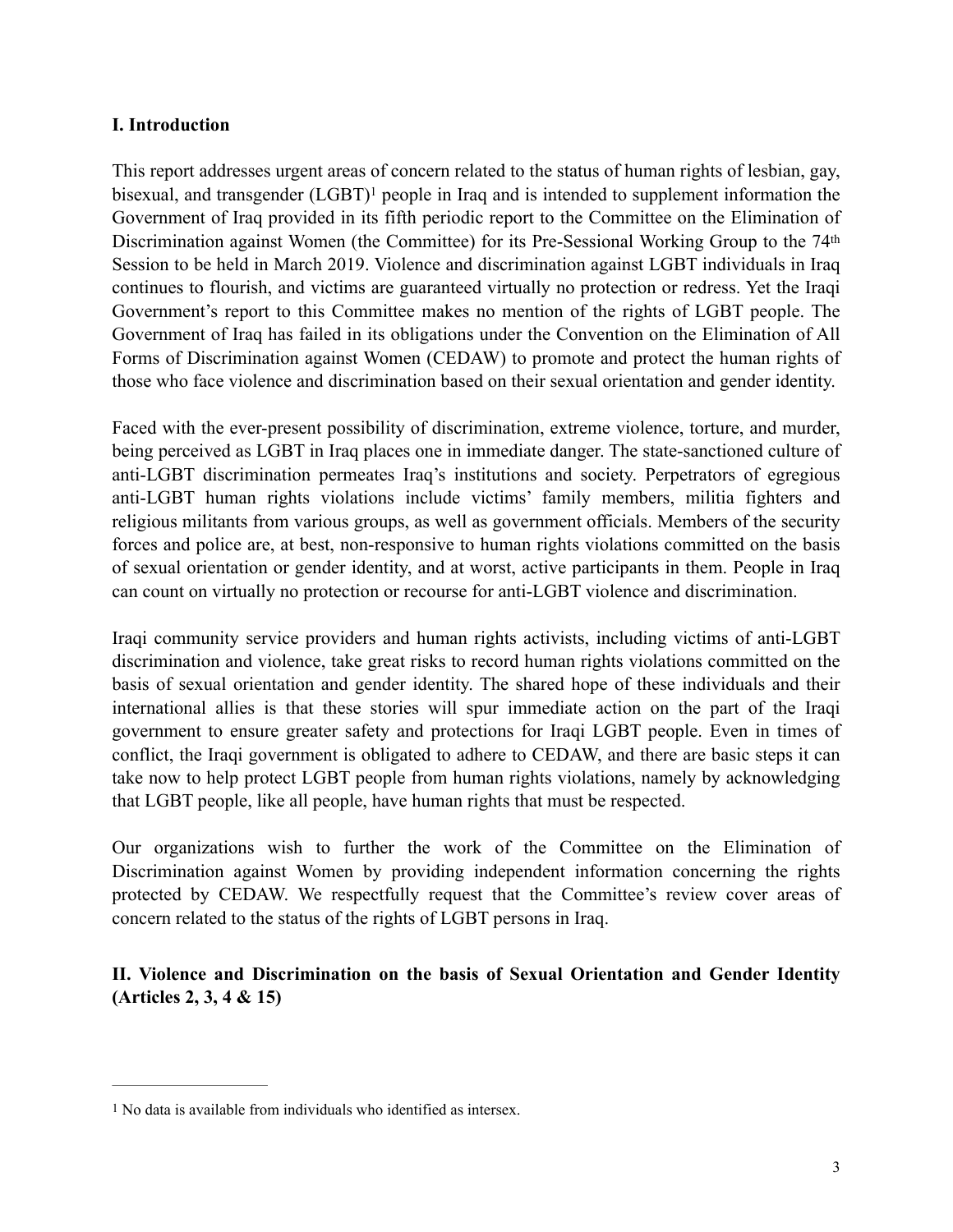The Government of Iraq is obligated to promote, defend, and protect the rights of its lesbian, gay, bisexual, and transgender (LGBT) citizens under human rights law, including under CEDAW. This Committee has previously made clear that sexual orientation and gender identity are grounds for protection under the Convention, such as in General Recommendation No. 28 which states: "The discrimination of women based on sex and gender is inextricably linked with other factors that affect women, such as...sexual orientation and gender identity.["](#page-3-1) Additionally, General Recommendation No. 33 regarding access to justice states that, "Grounds for intersectional or compounded discrimination may include…being lesbian, bisexual, transgender women or intersex persons" and that these "intersecting factors make it more difficult for women from those groups to gain access to justice."<sup>3</sup>

General Recommendation No. 35 on gender-based violence further affirms the inclusion of sexual orientation and gender identity under the Convention and calls on States to repeal all legal provisions that discriminate against or encourage gender-based violence against women, including lesbian, bisexual, or transgender women.[4](#page-3-3)

# <span id="page-3-12"></span><span id="page-3-11"></span><span id="page-3-10"></span><span id="page-3-9"></span><span id="page-3-8"></span><span id="page-3-7"></span><span id="page-3-0"></span>*A. Violence and discrimination faced by LGBT Iraqis*

The mere perception of being LGBT is extremely dangerous in Iraq and living openly as an LGBT person is nearly impossible. For victims of anti-LGBT discrimination, including violence, there is no viable recourse in the Iraqi State[.](#page-3-4)<sup>[5](#page-3-4)</sup> Government security forces not only fail to investigate acts of discrimination and violence against LGBT people, but they also stand by and allowmurderous hate violence to occur, fully aware of what is happening.<sup>[6](#page-3-5)</sup> Furthermore, security forces and government officials themselves commit anti-LGBT discrimination and violence.[7](#page-3-6) The government's denial of access to justice for victims of these human rights violations encourages further discrimination and acts of violence, including those committed by health

<span id="page-3-6"></span>[7](#page-3-12) Id.

<span id="page-3-1"></span>Committee on the Elimination of Discrimination against Women, *General recommendation No. 28 on the core* [2](#page-3-7) *obligations of States parties under article 2 of the Convention on the Elimination of All Forms of Discrimination against Women*, para. 18, U.N. Doc CEDAW/C/GC/28 (December 16, 2010).

<span id="page-3-2"></span>[<sup>3</sup>](#page-3-8) Committee on the Elimination of Discrimination against Women, *General recommendation No.33 on women's access to justice*, para. 8, U.N. Doc CEDAW/C/GC/33 (July 23, 2015).

<span id="page-3-3"></span>Committee on the Elimination of Discrimination against Women, *General recommendation No. 35 on gender-* [4](#page-3-9) *based violence against women, updating general recommendation No. 19,* para. 31(a), U.N. Doc. CEDAW/C/GC/35 (July 14, 2017).

<span id="page-3-4"></span>[<sup>5</sup>](#page-3-10) IraQueer, OutRight Action International, *Dying to Be Free: LGBT Human Rights Violations in Iraq, in Response to the Fifth Periodic Report of the Republic of Iraq,* p. 8 (2015).

<span id="page-3-5"></span> $6$  Id.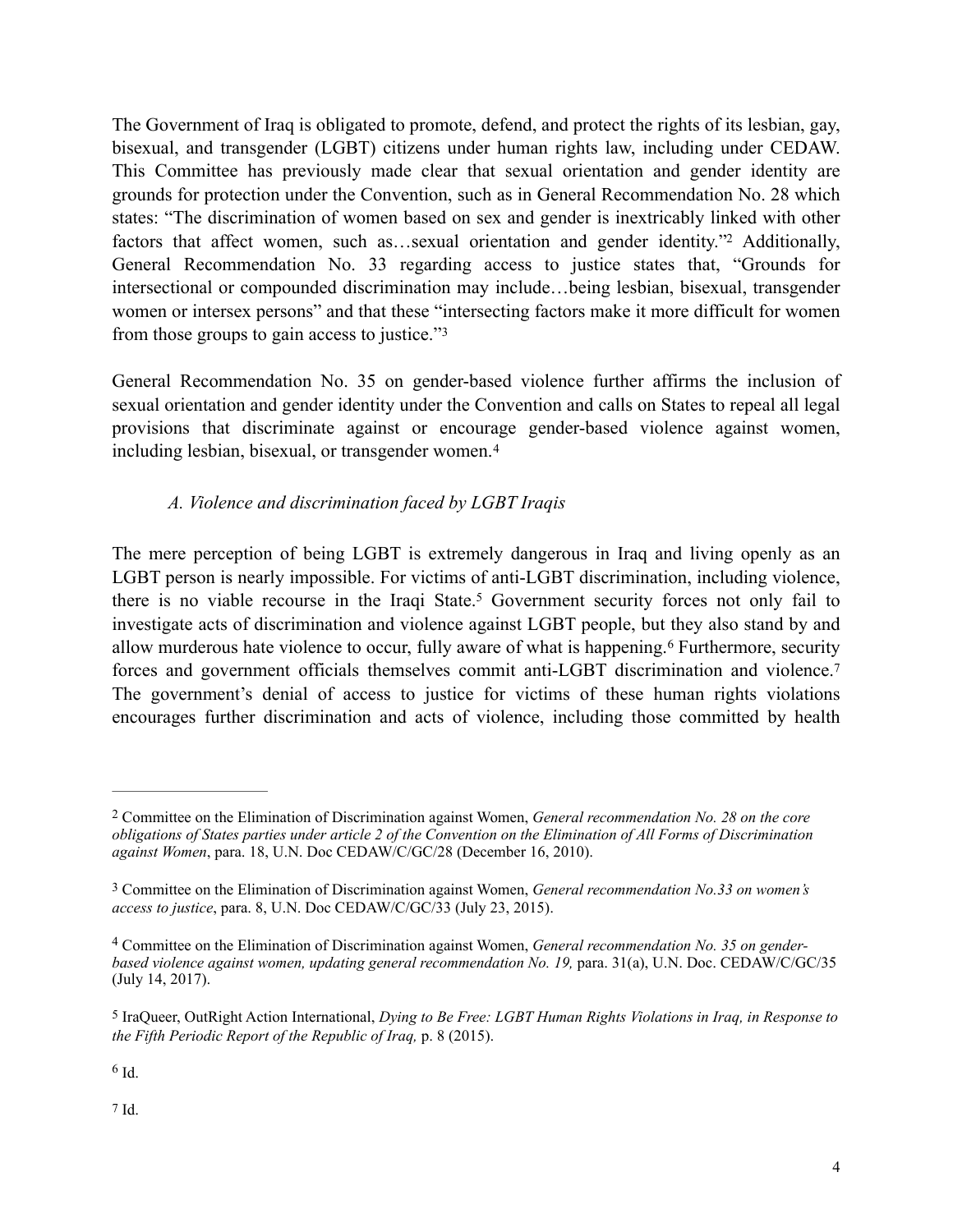<span id="page-4-9"></span>professionals and others who capitalize on LGBT peoples' vulnerable status[.8](#page-4-0)

<span id="page-4-13"></span><span id="page-4-12"></span><span id="page-4-11"></span><span id="page-4-10"></span>IraQueer and its partners estimate the killings in 2017 at more than 220[.](#page-4-1)[9](#page-4-1) In 2018, IraQueer continued to document killings of Iraqis based on sexual orientation and gender identity, including the killing of 15 year-old Hamoudi Al Mutairi who was filmed on camera while dying[.](#page-4-2)<sup>[10](#page-4-2)</sup> Of 257 LGBT individuals interviewed between 2015-2018, 96% stated that they have faced verbal and/or physical violence.<sup>[11](#page-4-3)</sup> Verbal bullying and abuse are extremely common against LGBT people. Wearing skinny jeans, having long hair, and having a more "feminine" genderexpression are all reasons for why those individuals have faced verbal abuse.<sup>[12](#page-4-4)</sup> In many cases, LGBT people have faced physical violence, rape, and in extreme cases, death[.](#page-4-5)<sup>[13](#page-4-5)</sup> Data compiled by IraQueer indicate that from 2015 – 2018 the Islamic State of Iraq and the Levant (ISIL) was responsible for 10% of crimes against LGBT people, while government authorities and affiliated armed groups are responsible for 53% of crimes and violations against LGBT people. [14](#page-4-6)

<span id="page-4-15"></span><span id="page-4-14"></span>IraQueer has received reports from several individuals who have experienced instances of verbal, physical, and sexual abuse at various checkpoints across Baghdad and other cities. IraQueer is also in possession of several videos showing the police humiliating and physically abusing trans people, while filming the injustices themselves. Similarly, LGBT individuals, especially "masculine" women, "feminine" men, and trans people, have faced physical abuse in Northern Iraq under the Kurdistan Regional Government. Many of those individuals have been detained withoutbeing informed about their rights, or without access to legal representation.<sup>[15](#page-4-7)</sup> A lesbian living in Slemani reported that she was detained by the police several times. She told IraQueer, "A police officer threatened to rape me and said that it might make me a real woman." [16](#page-4-8)

<span id="page-4-17"></span><span id="page-4-16"></span>Lesbians face double discrimination for being women — who lack the same rights and

<span id="page-4-4"></span>[12](#page-4-13) Id, at 8.

<span id="page-4-5"></span> $13$  Id. at 9.

<span id="page-4-6"></span>[14](#page-4-15) Id, at 13.

<span id="page-4-0"></span>[<sup>8</sup>](#page-4-9) Id.

<span id="page-4-1"></span><sup>&</sup>lt;sup>[9](#page-4-10)</sup> IraqQueer, *Fighting for the Right to Live: The State of LGBT+ Human Rights in Iraq, p.* 6 (2018).

<span id="page-4-2"></span>[<sup>10</sup>](#page-4-11) IraQueer, Press release (October 10, 2018), available at: https://www.iraqueer.org/blog/iraqueer-s-statement/

<span id="page-4-3"></span><sup>&</sup>lt;sup>[11](#page-4-12)</sup> IraqQueer, *Fighting for the Right to Live: The State of LGBT+ Human Rights in Iraq, p.* 9 (2018).

<span id="page-4-7"></span><sup>&</sup>lt;sup>[15](#page-4-16)</sup> Mari Shibata, *How one man is trying to make it safer to be LGBTQ in Iraq*, The Washington Post (July 27, 2016), https://www.washingtonpost.com/news/soloish/wp/2016/07/27/how-one-manis-trying-to-make-it-safer-to-be-lgbtqin-iraq/?utm\_term=.d6db88cdf15b.)

<span id="page-4-8"></span>[<sup>16</sup>](#page-4-17) IraqQueer, *Fighting for the Right to Live: The State of LGBT+ Human Rights in Iraq,* p. 13 (2018).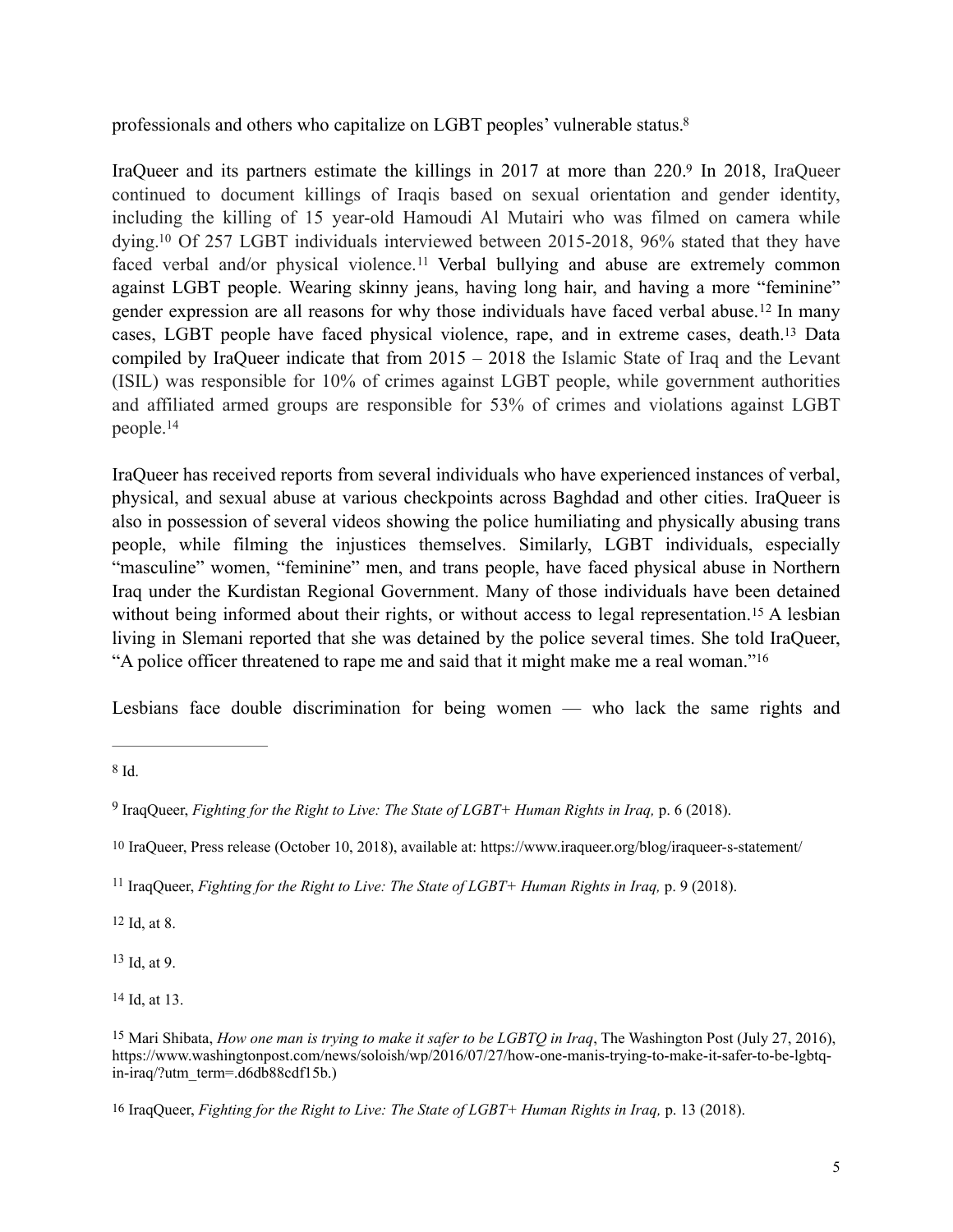<span id="page-5-10"></span><span id="page-5-9"></span>protections as men in Iraq — and lesbians who challenge the norms of sexual practices in Iraq. They are often forced into marriage, and end up being controlled by their husbands and families without the ability to express their identities[.](#page-5-1)<sup>[17](#page-5-1)</sup> Lesbians also face difficulties connecting with each other due to the lack of online and offline safe spaces[.](#page-5-2)<sup>[18](#page-5-2)</sup> A lesbian living in the Kurdistan Region of Iraq said, "Every day I spend with my husband, another part of me dies. My father forcedme to marry my cousin. I no longer recognize myself in the mirror."<sup>[19](#page-5-3)</sup> Stories like hers are very common amongst the lesbian community, which is forced to face these abuses while being isolated from each other and the rest of the LGBT community[.20](#page-5-4)

Trans people face violence and discrimination, including sexual abuse, at the hands of law enforcement, families, neighbors, and even strangers[.](#page-5-5)<sup>[21](#page-5-5)</sup> Together with men who are perceived to be gay, they are often the victims of the most visible kinds of hate crimes, such as public executions and harassment.<sup>[22](#page-5-6)</sup>

# <span id="page-5-16"></span><span id="page-5-15"></span><span id="page-5-14"></span><span id="page-5-13"></span><span id="page-5-12"></span><span id="page-5-11"></span><span id="page-5-0"></span>*B. The Government of Iraq's Failure to Prevent, Investigate, Punish and Provide Redress for Violence and Discrimination Against LGBT Persons*

According to human rights testimonials and interviews with Iraqi community-based human rights advocates, the most basic rights and fundamental freedoms of LGBT persons are regularly violatedin Iraq with impunity.<sup>[23](#page-5-7)</sup> People who experience severe discrimination, torture, physical injury, and even murder on the basis of real or perceived sexual orientation or gender identity find no recourse in the institutions that should provide protection and support, such as governmentpolice and security forces, or medical facilities.<sup>[24](#page-5-8)</sup> Multiple sectors of society are implicated in these human rights violations, including civilians, militia members, religious

- <span id="page-5-3"></span> $19$  Id.
- <span id="page-5-4"></span>[20](#page-5-12) Id.

<span id="page-5-5"></span> $21$  Id.

<span id="page-5-6"></span>[22](#page-5-14) Id.

<span id="page-5-8"></span>[24](#page-5-16) Doctors at hospitals in Iraq regularly deny LGBT people healthcare, or charge them double or triple the rate for treatment. Three of the many hospitals that have engaged in extortion and denial of treatment based on real or perceived sexual orientation or gender identity include Al Yarmouk Hospital, Al Kindi Hospital, and Al Samir Hospital. Interview, Saturday, January 24, 2015 (on file with authors); Email with Iraqi service provider and advocate, May 24, 2015 (on file with authors).

<span id="page-5-1"></span> $17$  Id. at 10.

<span id="page-5-2"></span>[<sup>18</sup>](#page-5-10) Id.

<span id="page-5-7"></span>IraQueer, OutRight Action International, *Dying to Be Free: LGBT Human Rights Violations in Iraq, in Response* [23](#page-5-15) *to the Fifth Periodic Report of the Republic of Iraq,* p. 3 (2015).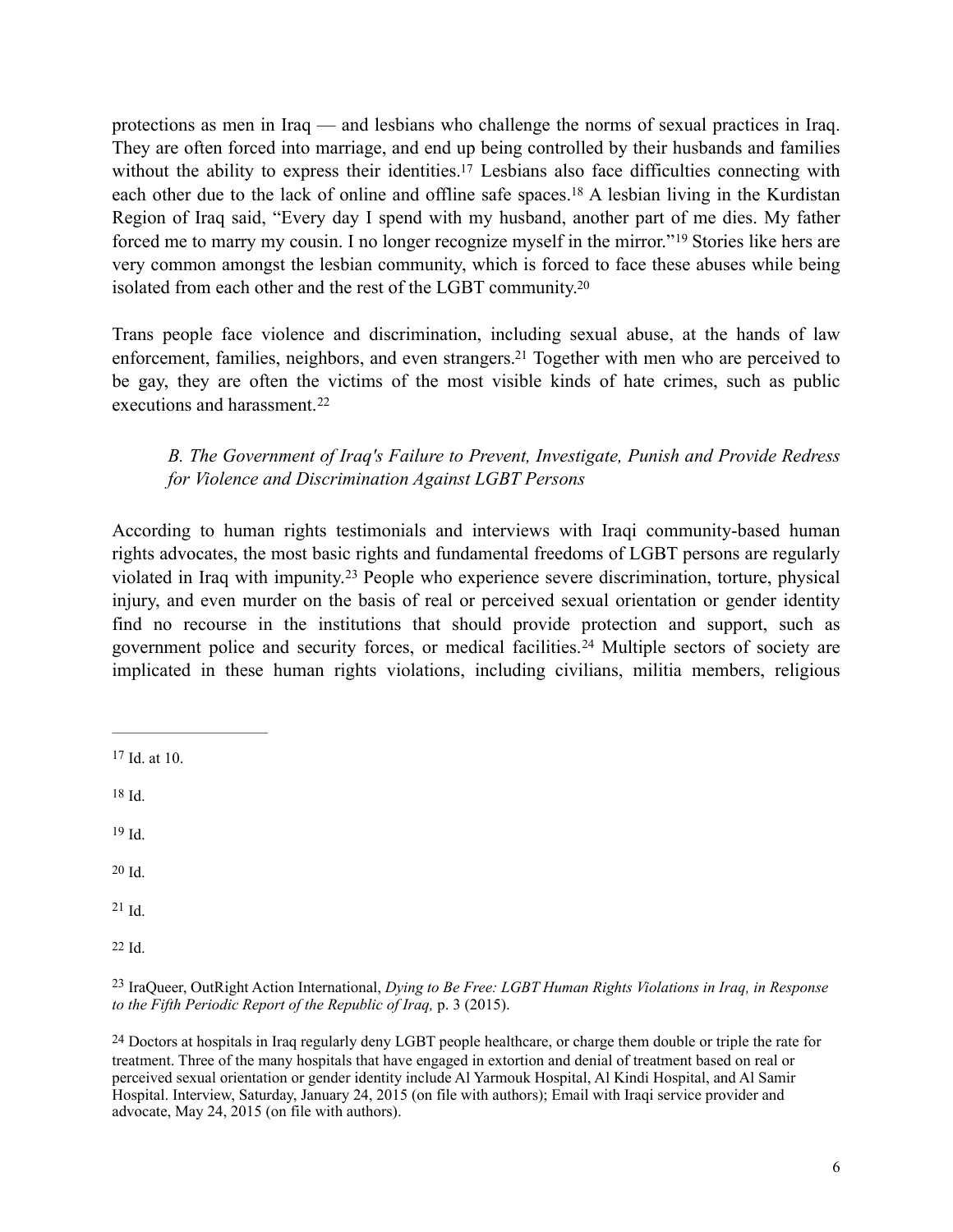<span id="page-6-7"></span>leaders, police and security forces, government officials, healthcare workers and others.<sup>25</sup>

Faced with continued armed conflict, militia violence, and the weakening of government institutions since 2003, LGBT people in Iraq are especially vulnerable to violence from these various actors. The risks for them are constant, and since 2003, Iraq has also experienced a number of organized, deadly campaigns targeting large numbers of people based on their real or perceivedsexual orientation or gender identity.<sup>[26](#page-6-1)</sup> Government actors and militias instigate, inspire, and tolerate violent persecution. [27](#page-6-2)

<span id="page-6-11"></span><span id="page-6-10"></span><span id="page-6-9"></span><span id="page-6-8"></span>The killing campaigns organized by groups like Asa'ib Ahl Al-Haq (the League of the Righteous),have been a regular occurrence for more than a decade.<sup>[28](#page-6-3)</sup> The latest campaign was reported to have taken place in January of 2017 when more than a hundred names were put on a list that was distributed around neighborhoods in Baghdad, warning those listed to either change or be killed.<sup>[29](#page-6-4)</sup> When fighting against the Islamic State began in 2014, Iraqi government forces alignedwith militias, including Asa'ib Ahl al Haq, $30$  and evidence pointed to collusion between government forces and militia in revenge killings. [31](#page-6-6)

<span id="page-6-13"></span><span id="page-6-12"></span>For LGBT people, the fact that police and other government authorities are complicit in sexual and physical violence against them, as described above, further discourages reporting violence and threats against them.

<span id="page-6-2"></span> $27$  Id.

<span id="page-6-3"></span><sup>[28](#page-6-10)</sup> IraqQueer, *Fighting for the Right to Live: The State of LGBT+ Human Rights in Iraq, p. 8 (2018).* 

<span id="page-6-4"></span>[29](#page-6-11) Id. at 8.

<span id="page-6-5"></span><sup>[30](#page-6-12)</sup> David D. Kirkpatrick, *Shiite Militias Pose Challenge for U.S. in Iraq*, The New York Times (September 16, 2014), http://www.nytimes.com/2014/09/17/world/middleeast/shiite-militias-pose-challenge-for-usin-iraq.html?  $r=0$ 

<span id="page-6-6"></span>[31](#page-6-13) Amnesty International, "Iraq: Testimonies point to dozens of revenge killings of Sunni detainees," (June 27, 2014), http://www.amnesty.org/en/for-media/press-releases/iraq-testimonies-point-dozens-revengekillings-sunnidetainees-2014-06-27. Human Rights Watch documented "the extrajudicial killings of hundreds of prisoners in June and July of this year by Iraqi army, police and special forces [and] a pattern of government-backed Shi'a militias kidnapping and killing Sunni men in Baghdad, Diyala and Babel provinces…. [T]he government has significantly increased its use of militias and sectarian volunteers in its fight against ISIS." Human Rights Watch, *Iraq: 22nd Special Session of the UN Human Rights Council* (September 1, 2014), http://www.hrw.org/news/2014/09/01/ iraq-22nd-special-session-unhuman-rights-council.

<span id="page-6-0"></span><sup>&</sup>lt;sup>[25](#page-6-7)</sup> IraQueer, OutRight Action International, *Dying to Be Free: LGBT Human Rights Violations in Iraq, in Response to the Fifth Periodic Report of the Republic of Iraq,* p. 3 (2015).

<span id="page-6-1"></span> $26$  Id.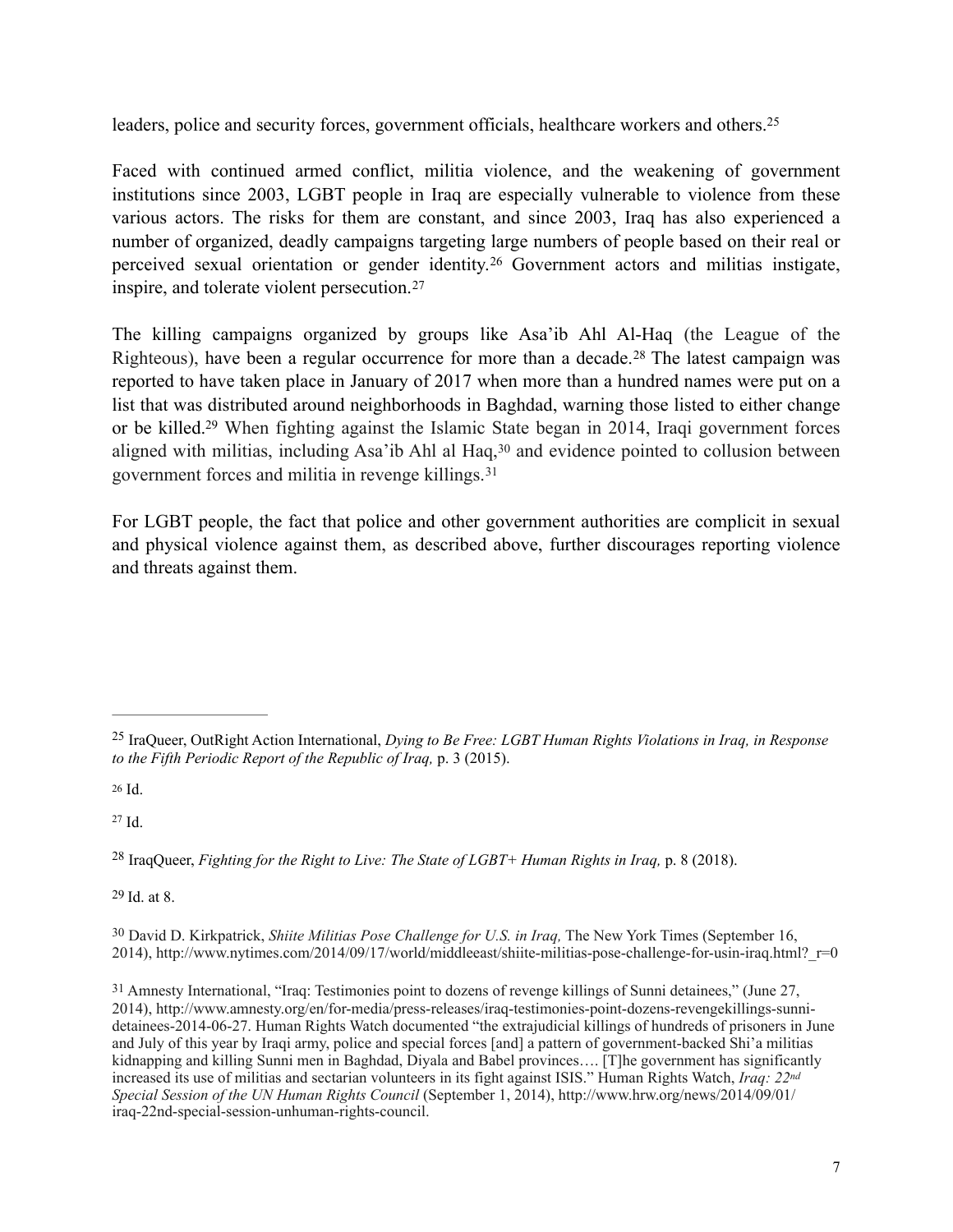# <span id="page-7-0"></span>**III. Lack of Accountability for Sexual Violence and Gender-Based Crimes Committed by ISIL (Articles 2, 3, 5, 6, & 15)**

## <span id="page-7-1"></span>*A. Background on ISIL Gender-Based Crimes: Rape, Torture and Murder Based on Prescribed Gender Roles*

Wartime abuses against people who are marginalized within their societies are rarely documented. As a result, such violations are excluded from human rights discourse and from future justice processes. In effect, they are left out of history. For this reason, Iraqi activists, at great personal risk, have been documenting such crimes, and not only those committed by the terrorist organization, the Islamic State of Iraq and the Levant (ISIL) but also by Iraqi government forces and other militias. They have preserved critical information about perpetrators and larger criminal networks. Many of these same documenters have also provided safe passage and shelter to people at imminent risk of sexual slavery or murder.

<span id="page-7-4"></span>For this reason, in the fall of 2017, advocates filed a communication  $32$ —the first of its kind—to the International Criminal Court (ICC), to advance protection of the rights of women including real or perceived LGBT people. The petition argues that the international community should prosecute ISIL fighters for crimes committed on the basis of gender, including discrimination based on sexual orientation and gender identity. These crimes are all forms of gender-based persecution.

While knowledge of egregious crimes committed against women and perceived or actual LGBT persons in armed conflict itself is not new, this is the first time the world has seen robust documentation of crimes against women including real or perceived LGBT persons for transgressing gender norms during an armed conflict. The petition therefore offers a new opportunity to challenge this type of violence.

<span id="page-7-5"></span>Under ISIL occupation in Iraq, women, girls, men and boys including real or perceived LGBT persons, and those otherwise perceived as stepping outside of traditional gender roles were targeted for violence on a staggering scale[.](#page-7-3)<sup>[33](#page-7-3)</sup> For example, in June 2015, ISIL executed two women by shooting them in the head after findings messages on the women's phones that ISIL

MADRE & the Organization of Women's Freedom in Iraq (OWFI), *Communication to the ICC Prosecutor Pursuant to Article 15 of the Rome Statute Requesting a Preliminary Examination into the Situation of: Gender-Based Persecution and Torture as Crimes Against Humanity and War Crimes Committed by the Islamic State of Iraq and the Levant (ISIL) in Iraq* (2017), available at https://www.madre.org/sites /default/files/PDFs/ CUNY%20MADRE%20OWFI%20Article%2015%20Communication

<span id="page-7-2"></span>*See* Human Rights and Gender Justice (HRGJ) Clinic, City University of New York (CUNY) Law School, [32](#page-7-4)

<sup>%20</sup>Submission%20Gender%20Crimes%20in%20Iraq%20PDF.pdf [http://perma.cc/9S4X -4BR2] [hereinafter HRGJ Clinic et al., Article 15 Communication].

<span id="page-7-3"></span>[<sup>33</sup>](#page-7-5) Id.; *See also*, Lisa Davis, *Reimagining Justice for Gender-Based Crimes at the Margins: New Legal Strategies for Prosecuting ISIS Crimes Against Women and LGBTIQ Persons*, 24 Wm. & Mary J. Women & L. 513 (2018).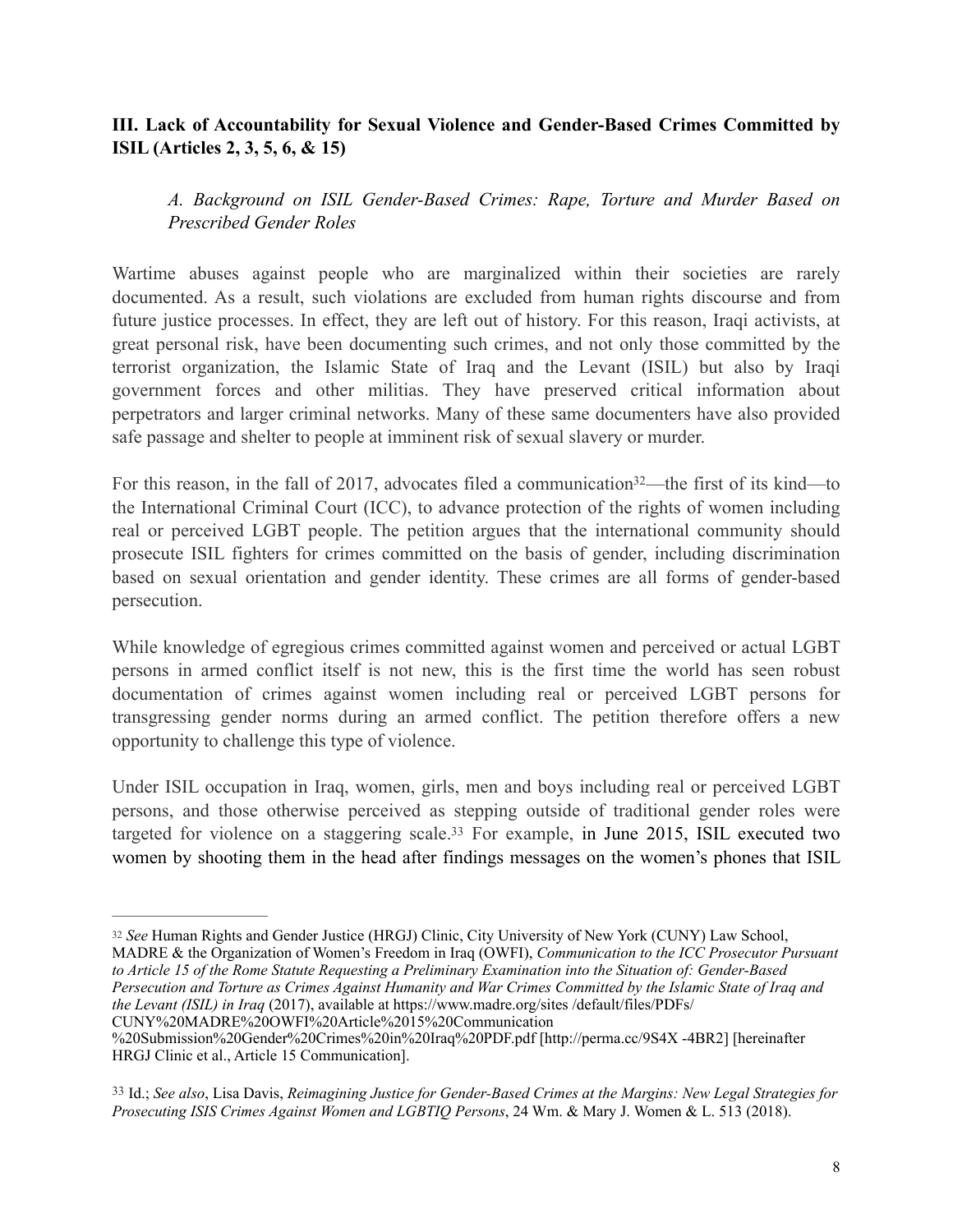claimed proved they were lesbians.<sup>[34](#page-8-1)</sup> In June 2016, ISIL executed two women by shooting them in the head after accusing them of being lesbians. Again, ISIL claimed that conversations and photos on the victims' phones proved their homosexuality[.35](#page-8-2)

# <span id="page-8-10"></span><span id="page-8-9"></span><span id="page-8-8"></span><span id="page-8-0"></span>*B. The Government of Iraq's Failure to Prosecute Sexual and Gender-Based Crimes Committed by ISIL*

<span id="page-8-11"></span>Prosecutions of ISIL fighters are fast-tracked under Iraq's counter-terrorism law, which carries a death penalty sentence. Sentencing hearings last on average about 10 or 20 minutes.<sup>[36](#page-8-3)</sup> Convictions are often based on ties to ISIL, rather than on the specific nature and type of crimes committed[.](#page-8-4)<sup>[37](#page-8-4)</sup> This low bar for mass conviction means that courts are not investigating the most egregious crimes. Justice actors are also not distinguishing between the guilty and the victims in some situations, with some perpetrators going free and some victims—including women forced into marriages with ISIL fighters—receiving the death penalty. No effort is being made to inform victims of when or where alleged perpetrators are being brought to trial, giving victims no opportunityto participate.<sup>[38](#page-8-5)</sup> Local Iraqi civil society organizations, as well as the international community, are calling for transparent and fair trials that acknowledge the sexual and genderbased crimes committed by ISIL and the impacts they have on victims[.](#page-8-6) [39](#page-8-6)

<span id="page-8-14"></span><span id="page-8-13"></span><span id="page-8-12"></span>In its report to this Committee, the Iraqi government generally acknowledges the sexual and gender-based violence that some women faced under ISIL, particularly the targeting of Yazidi women[.](#page-8-7)<sup>[40](#page-8-7)</sup> However, the government has failed to fully acknowledge and provide accountability

<span id="page-8-1"></span><sup>&</sup>lt;sup>[34](#page-8-8)</sup> See, supra note 32, HRGJ Clinic et al., Article 15 Communication, para. 63.

<span id="page-8-2"></span><sup>&</sup>lt;sup>[35](#page-8-9)</sup> See, *supra note* 32, HRGJ Clinic et al., Article 15 Communication, para. 73.

<span id="page-8-3"></span>*Open Letter to the U.N. Security Council on the Government of Iraq's Prosecutions of ISIS* [36](#page-8-10) *Fighters* (June 2018), [https://www.madre.org/press-publications/human-rights-report/open-letter-un-security](https://www.madre.org/press-publications/human-rights-report/open-letter-un-security-council-government-iraqs-prosecutions)[council-government-iraqs-prosecutions; Margaret Coker and Falih Hassan,](https://www.madre.org/press-publications/human-rights-report/open-letter-un-security-council-government-iraqs-prosecutions) *A 10-Minute Trial, a Death Sentence: Iraqi Justice for ISIS Suspects,* The New York Times (April 17, 2018).

<span id="page-8-4"></span><sup>&</sup>lt;sup>[37](#page-8-11)</sup> Open Letter to the U.N. Security Council on the Government of Iraq's Prosecutions of ISIS *fighters* (June 2018), https://www.madre.org/press-publications/human-rights-report/open-letter-un-security-councilgovernment-iraqs-prosecutions.

<span id="page-8-5"></span>[<sup>38</sup>](#page-8-12) *Open Letter to the U.N. Security Council on the Government of Iraq's Prosecutions of ISIS Fighters* (June 2018), [https://www.madre.org/press-publications/human-rights-report/open-letter-un-security](https://www.madre.org/press-publications/human-rights-report/open-letter-un-security-council-government-iraqs-prosecutions)[council-government-iraqs-prosecutions; Human Rights Watch,](https://www.madre.org/press-publications/human-rights-report/open-letter-un-security-council-government-iraqs-prosecutions) *Flawed Justice: Accountability for ISIS Crimes in Iraq*, p. 54 (2017).

<span id="page-8-6"></span>*Open Letter to the U.N. Security Council on the Government of Iraq's Prosecutions of ISIS* [39](#page-8-13) *Fighters* (June 2018), [https://www.madre.org/press-publications/human-rights-report/open-letter-un-security](https://www.madre.org/press-publications/human-rights-report/open-letter-un-security-council-government-iraqs-prosecutions)[council-government-iraqs-prosecutions.](https://www.madre.org/press-publications/human-rights-report/open-letter-un-security-council-government-iraqs-prosecutions)

<span id="page-8-7"></span>[<sup>40</sup>](#page-8-14) Government of Iraq, *Seventh Periodic Report Submitted by Iraq under Article 18 of the Convention, Due in 2018*, para. 11, UN Doc. CEDAW/C/IRQ/7 (August 15, 2018).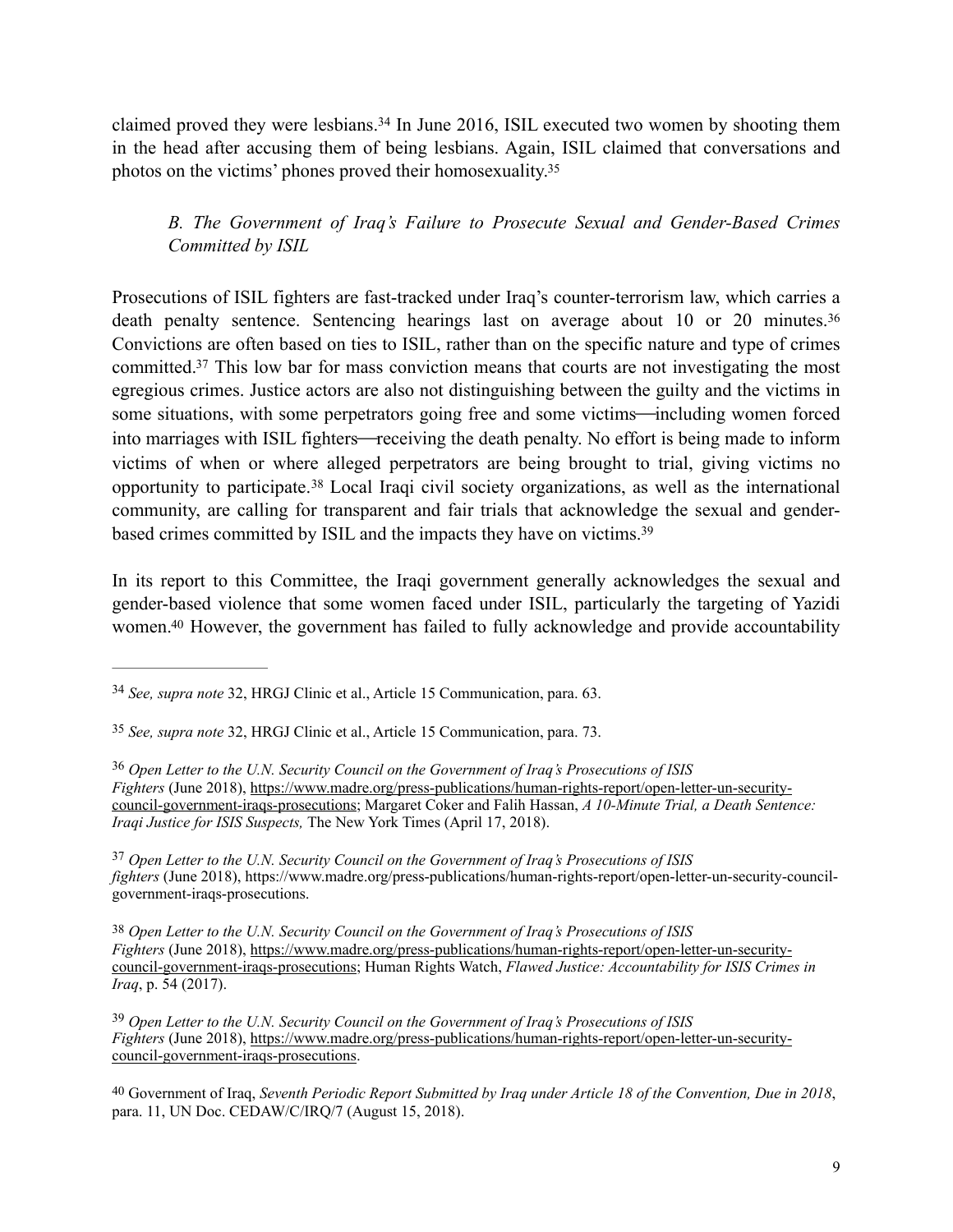for ISIL crimes amounting to gender-based persecution and targeting women who transgressed the rigid gender roles prescribed by ISIL ideology, including such crimes committed against real or perceived LGBT persons.

Without acknowledgement and accountability for the full range of crimes and the gender discriminatory basis on which many of them were committed, justice cannot be obtained for victims and communities cannot rebuild. The Government of Iraq should acknowledge crimes committed by ISIL if it hopes to support its citizens in creating sustainable peace.

# <span id="page-9-0"></span>**IV. Lack of Access to Safe Employment and Necessary Health Services for LGBT People in Iraq (Articles 11 &12)**

<span id="page-9-7"></span>Discrimination in employment and healthcare dramatically impact the lives of LGBT individuals in Iraq. Several have reported to human rights documenters that they were denied employment or fired for looking "too feminine" or for refusing to engage in sexual practices with their employers.<sup>41</sup>They also state that sexual advances from employers occur very often, and are always unreported. LGBT individuals not only lack legal protection, but also fear the possibility of being legally persecuted for redefining social norms and "damaging the public honor.["](#page-9-3) [42](#page-9-3)

<span id="page-9-10"></span><span id="page-9-9"></span><span id="page-9-8"></span>In particular, members of the trans community face extreme danger simply by existing, especially those who choose to undergo hormone treatment and show physical changes, and Iraqi law denies them gender-affirming healthcare. Hormone treatments are not legal and make transitioning even more dangerous[.](#page-9-4)<sup>[43](#page-9-4)</sup> In addition, the law does not permit sex change operations.<sup>44</sup>People who manage to undergo the surgery outside of Iraq face difficulties in obtaining legal documents that reflect their gender identity. In an interview with IraQueer, a trans women stated: "Accessing hormones that I can use is life-threatening, but every day I wasn't a girl was a day I thought of committing suicide. I know I will face even more danger when my body starts to change, but I rather die looking like who I really am than to die looking like what the society wanted me to be."45

#### <span id="page-9-11"></span><span id="page-9-1"></span>**V. Discriminatory Media Portrayal of LGBT People in Iraq (Articles 2, 3, & 5)**

The media has played a significant role in promoting violence against LGBT people in Iraq and

<span id="page-9-6"></span>[45](#page-9-11) Id. at 9-10.

<span id="page-9-2"></span>[<sup>41</sup>](#page-9-7) IraqQueer, *Fighting for the Right to Live: The State of LGBT+ Human Rights in Iraq,* p. 8-9 (2018).

<span id="page-9-3"></span>Articles 403, 430 and 431 of the Iraqi Penal Code; IraqQueer, *Fighting for the Right to Live: The State of LGBT+* [42](#page-9-8) *Human Rights in Iraq,* p. 10 (2018).

<span id="page-9-4"></span>[<sup>43</sup>](#page-9-9) IraqQueer, *Fighting for the Right to Live: The State of LGBT+ Human Rights in Iraq,* p. 9 (2018).

<span id="page-9-5"></span> $44$  Id.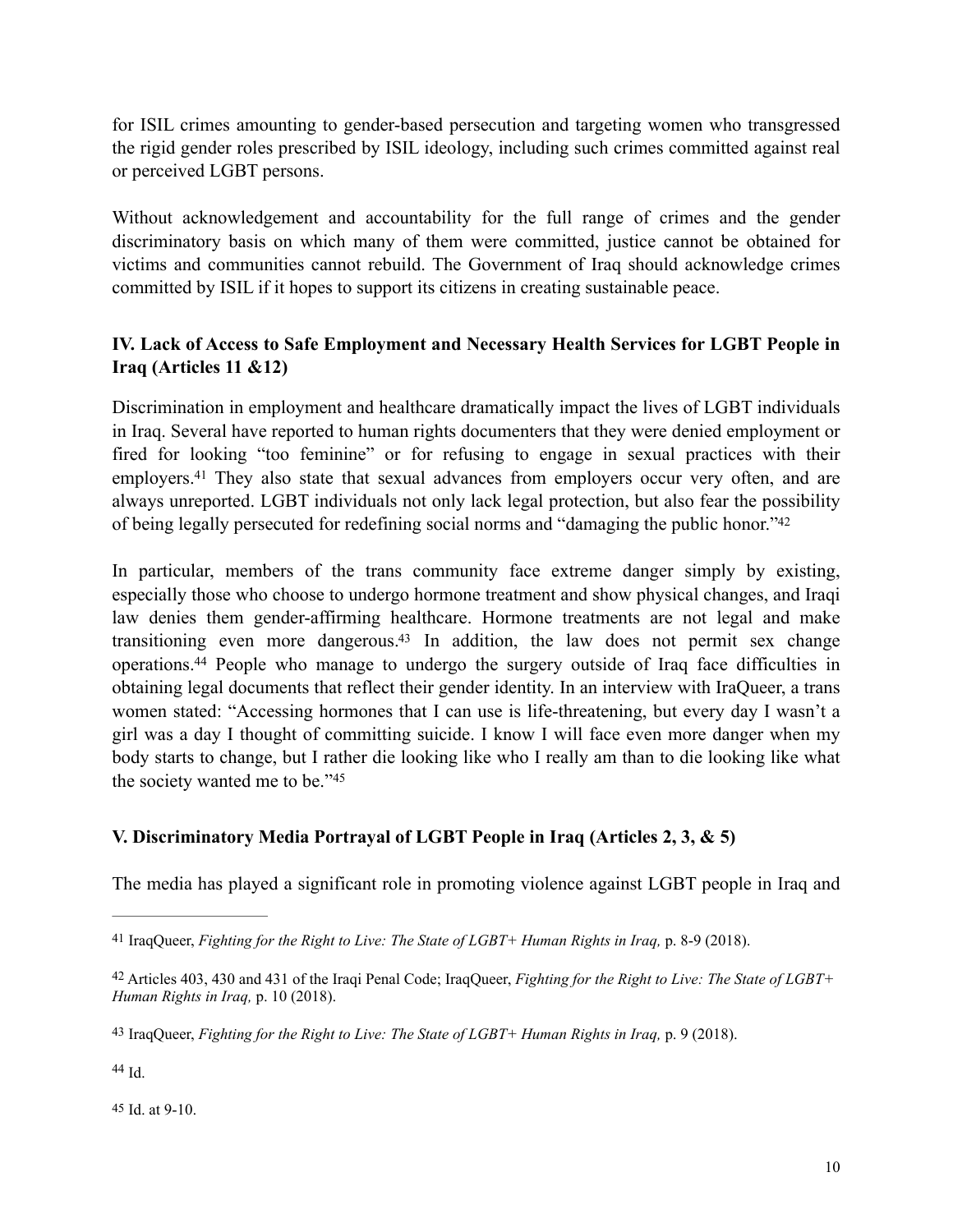the Kurdish Region, and the Government, which controls most media outlets, has failed to address the abusive coverage. By using homophobic, biphobic, and transphobic language and propagating inaccurate information about LGBT people, the media has been instrumental in agitating and perpetuating discriminatory sentiments towards LGBT people. The use of words like "faggot", "abnormal" and other offensive terms are commonplace in the Iraqi media when referring to LGBT individuals. The LGBT community is often discussed on TV by guests and talking head "experts" who have never worked on matters related to LGBT rights and do not have a background that qualifies them to share informed opinions about LGBT people before a mass audience. Religious leaders and psychiatrists often use personal beliefs and values as the basis for "expert opinions" instead of relying on facts. They influence the public by making sweeping homophobic and transphobic claims that lack factual basis, such as the idea that being LGBT is the result of rape and needs to be treated, or that LGBT people represent a threat to the institute of marriage and the safety of children.

Media, namely television, plays a major role in shaping views across the Iraqi society. According to the 2017 Report by The Broadcasting Board of Governors (BBG), 91% of adults in Iraq get their news and information from TV. The lack of accurate sources of information about sexual orientation and gender identity for television media viewers is a source of great danger to LGBT people.

While media outlets' programs and publications help mobilize violent campaigns and campaigners against LGBT individuals, the government's Communication and Media Commission, which regulates and monitors media outlets, has not taken any noteworthy steps to holdmedia outlets accountable for unethical reporting and bias.<sup>[46](#page-10-1)</sup> Because most media outlets are controlled by the government, it must be held all the more accountable for addressing the media's biased, homophobic, transphobic, and biphobic coverage and reporting, and it must be called on to promote positive, non-discriminatory coverage of LGBT people and issues.

# <span id="page-10-0"></span>**VI. Suggested Questions for the Government of Iraq**

- <span id="page-10-2"></span>• What steps is the Government of Iraq taking to investigate and end violence against and killings of LGBT people, including people who have non-conforming appearances and/or gender expression?
- What steps is the Government of Iraq taking to hold accountable government actors for endorsement of and participation in violence or discrimination against anyone, including LGBT people?
- What steps is the Government of Iraq taking to develop and implement public awareness and sensitivity campaigns directed at changing harmful attitudes towards LGBT individuals?

<span id="page-10-1"></span>[<sup>46</sup>](#page-10-2) Id. at 17.